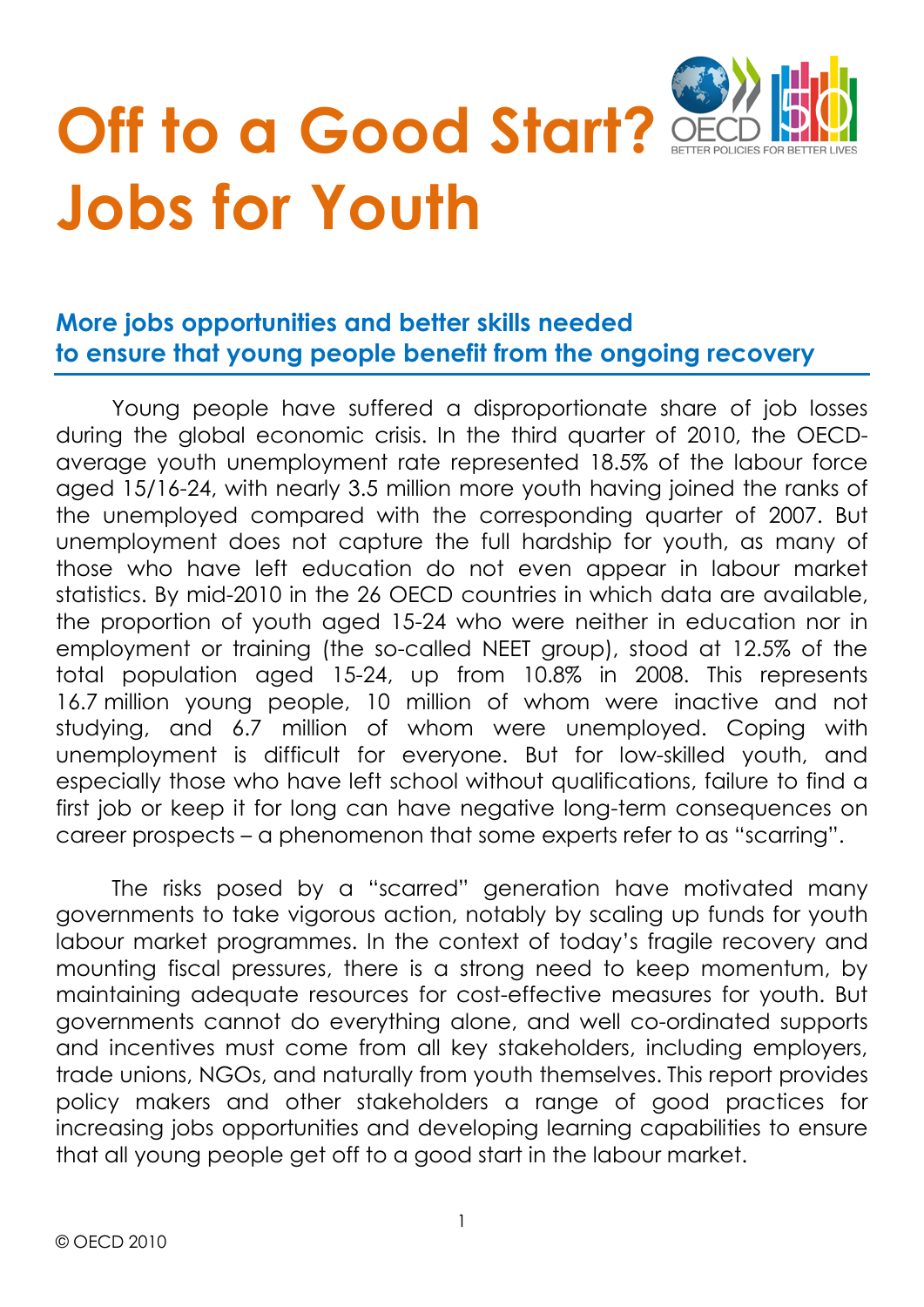#### A. SHORT-TERM OUTLOOK

#### Youth unemployment has increased dramatically in the past three years

The most recent data show that in the three years to the third quarter of 2010, unemployment among young people in the labour force aged 15/16-24 increased by 5.5 percentage points in the OECD area as a whole, but by 6.3 percentage points in Europe and by more (7.4 percentage points) in the United States (Figure 1). In the third quarter of 2010, youth unemployment rates in the United States and Europe, at 18.2% and 21.1% respectively, are close to 25-year record-high levels. The situation is less dramatic in Japan, where the youth unemployment rate stood at 8.8%, 1.2 percentage point higher than in 2007.

# **1** Youth unemployment rates up to the third quarter 2010

*As a percentage of the labour force aged 15/16-24*



Non-seasonally adjusted data.

*Source:* OECD (2010), *Off to a Good Start? Jobs for Youth.*

Young people are much more vulnerable to unemployment than adult and older workers, with an OECD and EU average ratio of 2.7 in 2007 and 2010 (Figure 2). The ratio remained also stable during the crisis in Japan (around 2) but the gap decreased in the United States from 3 to 2.2.

# 2 Youth and adult unemployment rates in 2007-10

*As a percentage of the labour force in each group*



*Source:* OECD (2010), *Off to a Good Start? Jobs for Youth.*

#### Youth unemployment rates should remain high in 2011 and 2012

Based on the most recent OECD economic projections, youth unemployment rates are expected to be around 18% in 2011 and 17% in 2012 after a very slow decline in 2010 (Figure 3). The situation differs, however, from one country to another. In Japan, the youth unemployment rate should decrease slowly to reach 7.4% end-2012 while in the United States, it is likely to exceed 18% in 2011 and decrease only in 2012 up to 15.7%. The situation could be even more difficult In Europe with a rate in excess of 21% in 2011 and close to 20% in 2012.

In the context of a weak recovery, a significant and growing proportion of youth, even among those who would have performed well in good times, are at risk of prolonged unemployment, with potentially long-term negative consequences for their careers, or so-called "scarring effects".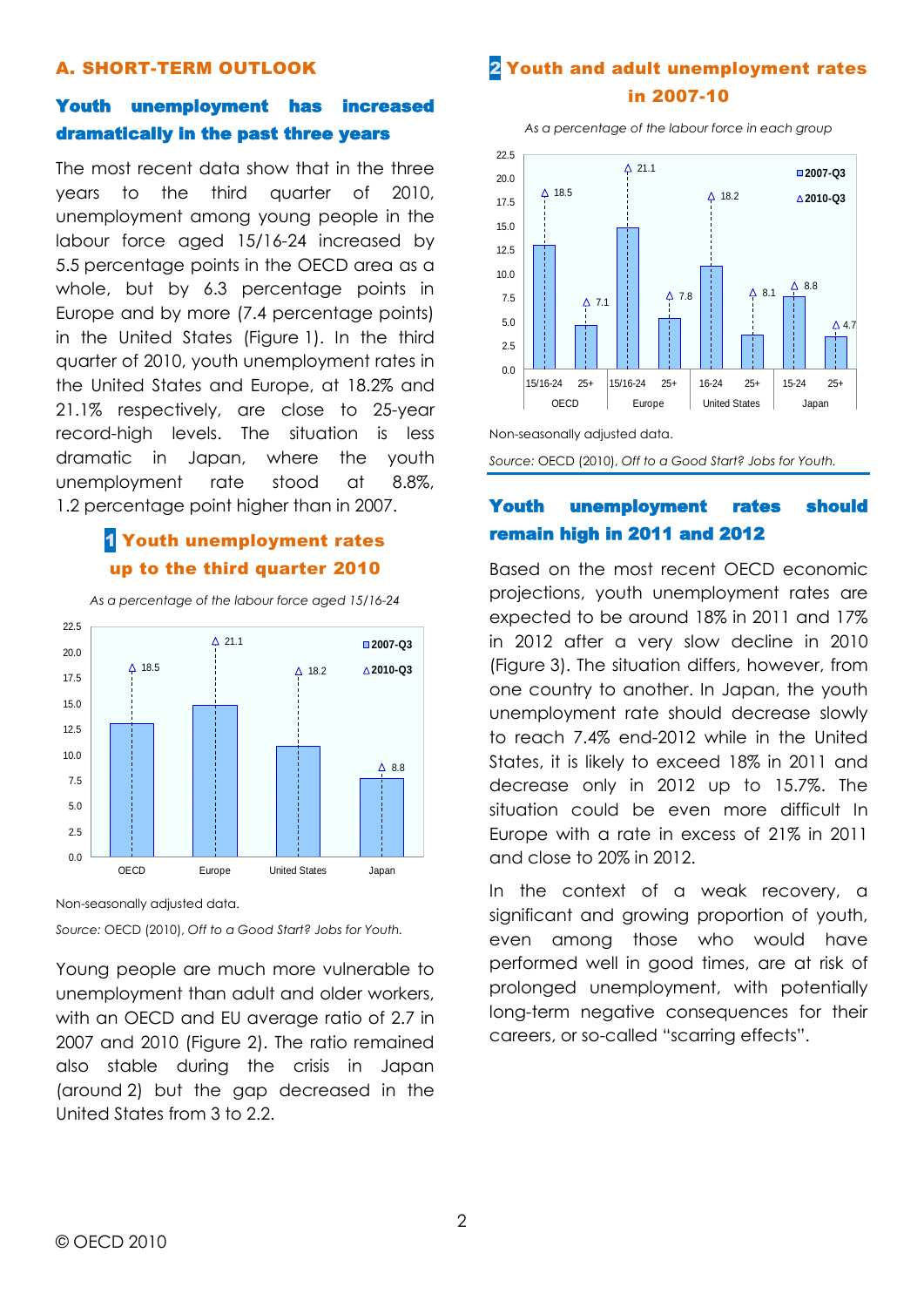# 3 Projected youth unemployment rates

*As a percentage of the labour force aged 15/16-24*



Non-seasonally adjusted observed data.

*Source:* OECD (2010), *Off to a Good Start? Jobs for Youth* and OECD (2010), *Economic Outlook, No. 88.*

# more worrying, the number of young people disconnected from education and the labour market is on the rise

On average in the OECD, almost 11% of all young people aged 15-24 were NEET (Neither in Education nor in Employment or Training) in 2008. Of these, 33% were unemployed for less than a year, 7% were unemployed for more than a year, and 60% were inactive without studying (Figure 4). The corresponding NEET rate was close to the OECD average in Europe, much lower in Japan (7.4%) and much higher in the United States (12.1%). Everywhere it included a majority of inactive youth who were not in education. Recent quarterly data up to the second quarter of 2010 suggest that during the past two years, the NEET proportion among the population aged 15-24 increased by almost 2 percentage points in the OECD and in Europe, and much more in the United States (3.4 percentage points).

#### 4 Youth NEET in 2008-10



Non-seasonally adjusted data.

OECD: 26 countries. Europe: 20 OECD and EU countries.

No data available for Japan in 2010.

*Source:* OECD (2010), *Off to a Good Start? Jobs for Youth.*

#### B. WHO IS MORE AT RISK OF POOR EMPLOYMENT OUTCOMES?

In the decade prior to the financial crisis, a period when the global economy was relatively strong, youth labour market conditions improved. But not everything was rosy. In most countries, only a fraction of youth settled quickly into career employment after leaving education. Many young people experienced a longer and bumpier transition from school to work. In particular, two groups faced persistent difficulties in getting a stable job after leaving school, and the size of these groups has increased during the crisis.

#### The first group in difficulty: "left behind youth"

Some youth simply do not make it in the labour market. They often lack a diploma, come from an immigrant/minority background and/or live in disadvantaged/rural/remote areas.

#### The second group in difficulty: "poorly-integrated new entrants"

This group faces significant barriers to find stable employment. They often have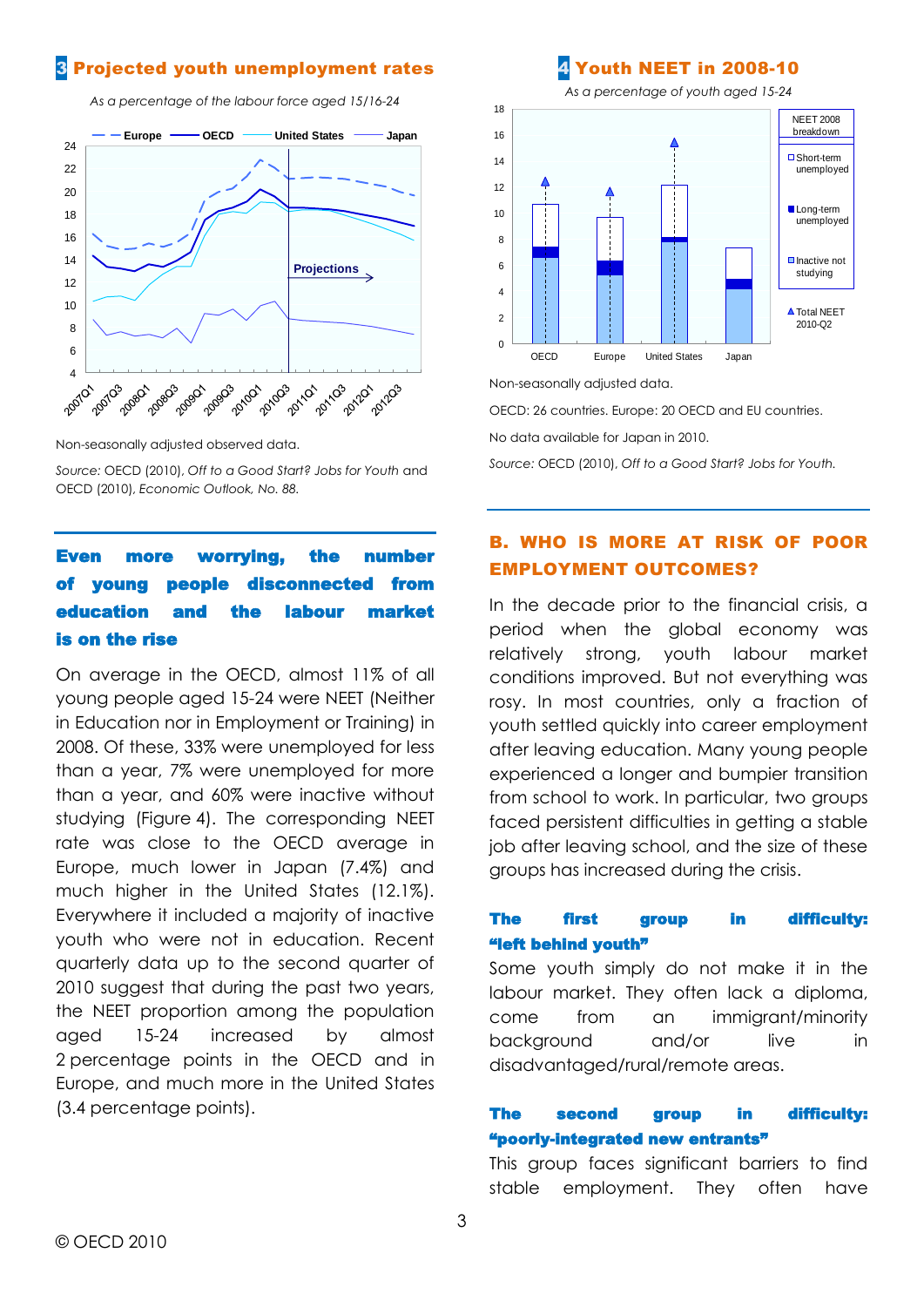qualifications, but not the adequate skills to secure a stable job and they frequently go back and forth between temporary jobs, unemployment and/or inactivity, even during periods of strong economic growth.

In Europe in 2005-07, at least one in five young people aged 15-29 were at risk of experiencing poor employment prospects: 55% of them were left behind and 45% were poorly integrated in the sense of without a stable job after having started two years earlier on a temporary contract (Figure 5).

### 5 Estimated size of youth at risk in Europe

*As a percentage of youth aged 15-29 out of school, 2005-07*



Europe: Nine countries shown + Portugal, Italy, Finland, Luxembourg, Hungary, Sweden, Czech Republic, Austria and Iceland.

*Source:* OECD (2010), *Off to a Good Start? Jobs for Youth.*

#### Recognised skills and an inclusive labour market are key to helping these two groups

Early intervention is key to helping youth at risk of being left behind; it should commence with pre-school education followed by sustained support throughout compulsory education and beyond to encourage them to obtain an upper secondary qualification. This qualification is considered as the minimum requirement to be able to succeed in finding and keeping a job as well as to learn on and off the job.

But labour markets should also become more inclusive to offer job opportunities to school leavers but also to ensure that short-term entry jobs act as a stepping stone to more stable jobs and not as a dead-end for young workers. This is particularly difficult in countries such as France, Italy, Japan and Spain where labour markets segmentation is perpetuated trough overly-strict regulations on permanent contracts.

# C. WHAT GOVERNMENTS AND OTHER STAKEHOLDERS SHOULD DO

This report urges governments, with the involvement of business and unions, to continue to focus on cost-effective measures for youth in the recovery.

First, job-search assistance programmes are found to be the most cost-effective for young people who are assessed as ready to work and many OECD countries hired new staff in the crisis to better assist young job-seekers. For example, Japan double the number of Job Supporters for high-school or university/college graduates in 2009

Second, temporary extensions of the safety net are vital to prevent poverty among unemployed youth. For example, the United States provided in the Recovery Act of 2009 federal funding to states to expand eligibility of unemployment benefit for the jobless with short work histories, including youth.

Third, apprenticeship and other dual vocational education and training (VET) programmes appear to be efficient schoolto-work pathways, particularly for secondary students. These programmes are well entrenched in the so-called apprenticeship countries (Austria, Germany and Switzerland) and explain in great part their success in keeping youth unemployment low. But enhancing existing (VET) and apprenticeship programmes and securing access of VET students and apprentices to good jobs is key in other countries. Australia, for example, launched in 2009 an initiative to "Secure Australian Apprenticeships".